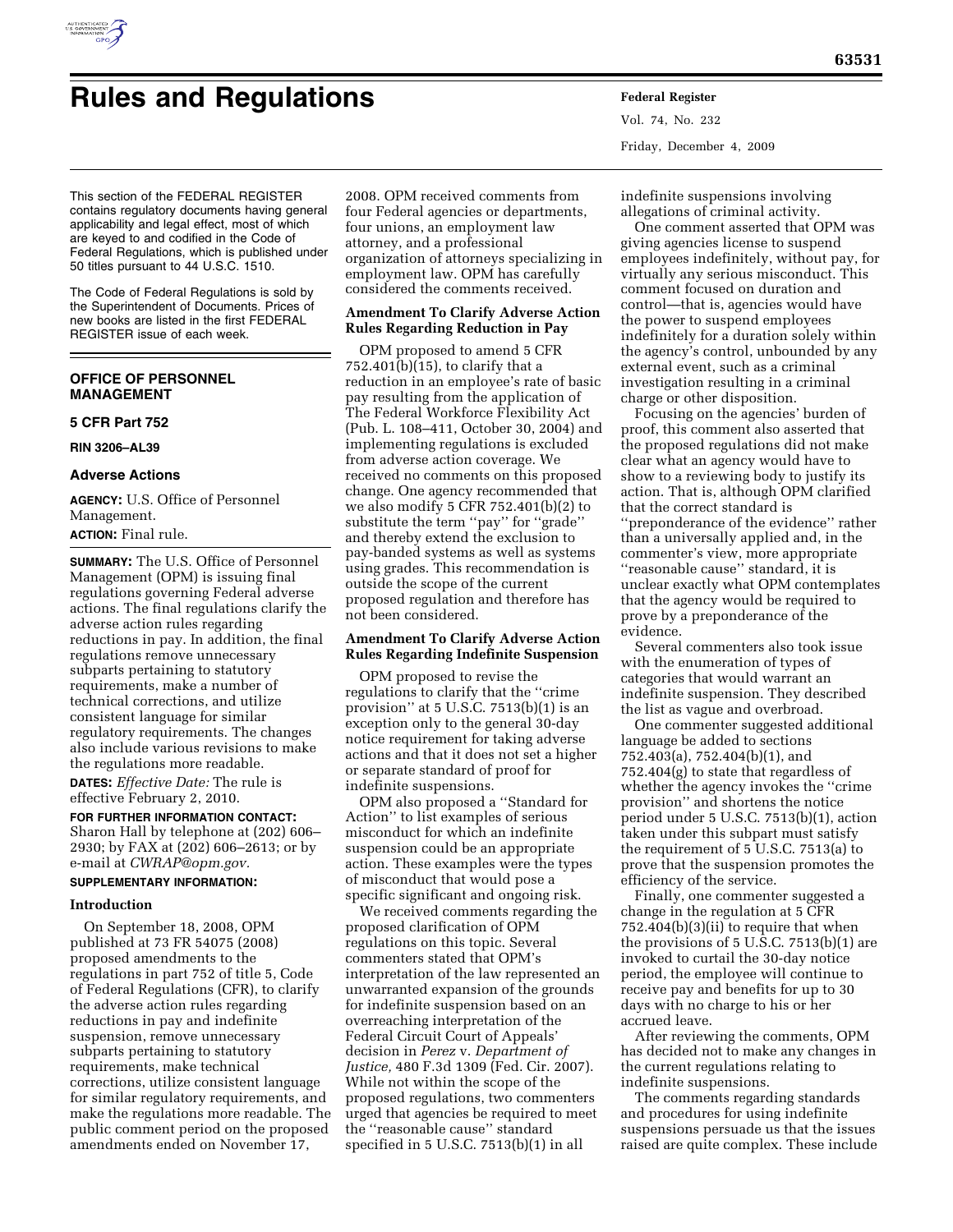the amount of evidence needed to justify use of indefinite suspensions, issues relating to the absence of external events limiting the duration of investigations, and the types of misconduct that would justify the indefinite suspension action. Accordingly, we have determined that we should await further delineation of the law by MSPB and the Court of Appeals for the Federal Circuit before deciding whether to propose substantive regulations on this subject.

# **Miscellaneous Comments**

One commenter expressed concern that the slow processing of security clearance appeals can leave employees on an indefinite suspension in limbo for months or years. The commenter recommended that OPM promulgate a new regulation to require that employees who have had their clearance suspended either be placed in another position not requiring a clearance or be provided back pay for the period of suspension if no such position exists. In addition, an agency proposed additional text be added to sections 752.404(c)(3), 752.404(f), 752.604(c)(3), and 752.604(f) to clarify that any request for medical information must be consistent with the Rehabilitation Act of 1973 [29 U.S.C. 791]. Since no change in the substantive content of the regulations in these areas was proposed, these suggestions are outside the scope of the current proposed regulation and therefore have not been considered.

Another agency recommended amendment of § 752.404(f) to clarify what they described as a new obligation to provide disability retirement information to employees with the requisite years of service for disability retirement even if the medical documentation is unrelated to the proposed adverse action. While the text in this area was reorganized for clarity, no change to the substantive content of the regulations in this area was proposed. Accordingly, this suggestion is outside the scope of the current proposed regulation and therefore has not been considered.

One commenter recommended changing the provisions governing appeals of adverse actions to the Merit Systems Protection Board (MSPB). They recommended that MSPB be authorized to issue summary judgment decisions without a hearing where the MSPB administrative judge finds there are no material facts in dispute or genuine issues of credibility. One agency recommended deletion of 5 CFR  $752.401(c)(6)$ , arguing that as written, it conflicts with case law, specifically *Van Wersch* v. *DHHS,* 197 F.3d 1144 (Fed.

Cir. 1999), and the line of cases that followed. One union recommended that 5 CFR 752.201(b)(2) should be amended because it is inconsistent with 5 U.S.C. 7501. Since no change in the substantive content of the regulations in these areas was proposed, these suggestions are outside the scope of the current proposed regulation and therefore have not been considered.

# **Executive Order 12866, Regulatory Review**

The Office of Management and Budget has reviewed the final rule in accordance with Executive Order 12866.

# **Regulatory Flexibility Act**

I certify that these regulations will not have significant economic impact on a substantial number of small entities because they will affect Federal agencies, employees, and applicants only.

# **E.O. 13132**

This regulation will not have substantial direct effects on the States, on the relationship between the Federal Government and the States, or on distribution of power and responsibilities among the various levels of government. Therefore, in accordance with Executive Order 13132, it is determined that this rule does not have sufficient federalism implications to warrant preparation of a Federalism Assessment.

#### **E.O. 12988—Civil Justice Reform**

This regulation meets the applicable standard set forth in sections 3(a) and 3(b)(2) of Executive Order 12988.

# **Unfunded Mandates Reform Act of 1995**

This rule will not result in the expenditure by State, local, or tribal governments, in the aggregate, or by the private section, of \$100,000,000 or more in any one year, and it will not significantly or uniquely affect small governments. Therefore, no actions were deemed necessary under the provisions of the Unfunded Mandates Reform Act of 1995.

#### **Congressional Review Act**

This action pertains to agency management, personnel and organization, and does not substantially affect the rights or obligations of nonagency parties and, accordingly, is not a ''rule'' as that term is used by the Congressional Review Act (Subtitle E of the Small Business Regulatory Enforcement Fairness Act of 1996 (SBREFA)). Therefore, the reporting

requirement of 5 U.S.C. 801 does not apply.

#### **List of Subjects in 5 CFR Part 752**

Administrative practice and procedure, Government employees.

U.S. Office of Personnel Management.

#### **John Berry,**  *Director.*

■ Accordingly, OPM is revising part 752 of title 5, Code of Federal Regulations, to read as follows:

### **PART 752—ADVERSE ACTIONS**

Sec.

#### **Subpart A—[Reserved]**

**Subpart B—Regulatory Requirements for Suspension for 14 Days or Less** 

752.201 Coverage. 752.202 Standard for action. 752.203 Procedures.

#### **Subpart C—[Reserved]**

**Subpart D—Regulatory Requirements for Removal, Suspension for More Than 14 Days, Reduction in Grade or Pay, or Furlough for 30 Days or Less** 

752.401 Coverage.<br>752.402 Definition 752.402 Definitions.<br>752.403 Standard fo 752.403 Standard for action.<br>752.404 Procedures 752.404 Procedures. Appeal and grievance rights. 752.406 Agency records.

#### **Subpart E—[Reserved]**

#### **Subpart F—Regulatory Requirements for Taking Adverse Actions Under the Senior Executive Service**

| 752.601 Coverage.            |  |
|------------------------------|--|
| 752.602 Definitions.         |  |
| 752.603 Standard for action. |  |
| 752.604 Procedures.          |  |
| 752.605 Appeal rights.       |  |
| 752.606 Agency records.      |  |
|                              |  |

**Authority:** 5 U.S.C. 7504, 7514, and 7543.

# **Subpart A—[Reserved]**

#### **Subpart B—Regulatory Requirements for Suspension for 14 Days or Less**

#### **§ 752.201 Coverage.**

(a) *Adverse actions covered.* This subpart covers suspension for 14 days or less.

(b) *Employees covered.* This subpart covers:

(1) An employee in the competitive service who has completed a probationary or trial period;

(2) An employee in the competitive service serving in an appointment which requires no probationary or trial period, and who has completed 1 year of current continuous employment in the same or similar positions under other than a temporary appointment limited to 1 year or less;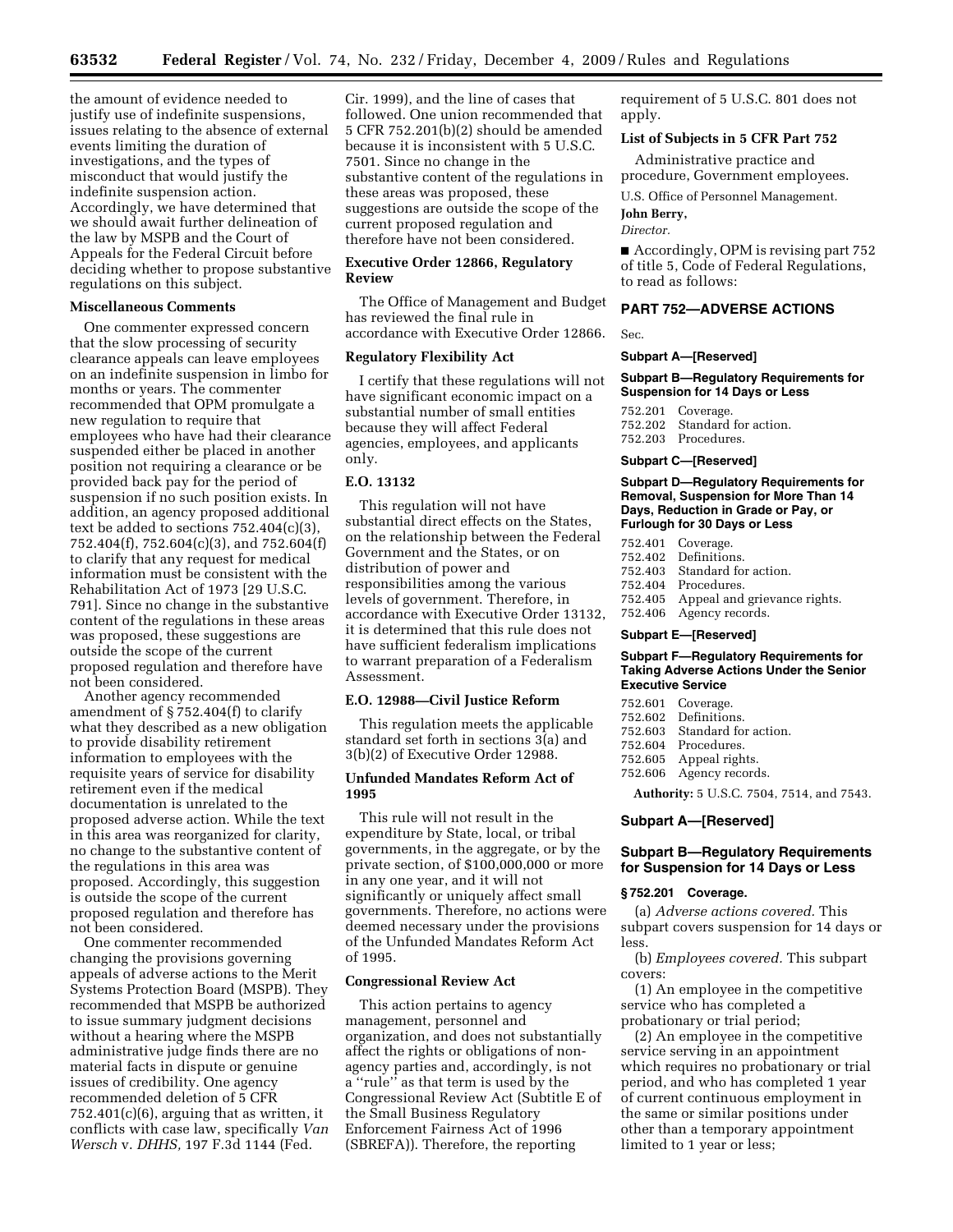(3) An employee with competitive status who occupies a position under Schedule B of part 213 of this chapter;

(4) An employee who was in the competitive service at the time his or her position was first listed under Schedule A, B, or C of the excepted service and still occupies that position;

(5) An employee of the Department of Veterans Affairs appointed under section 7401(3) of title 38, United States Code; and

(6) An employee of the Government Printing Office.

(c) *Exclusions.* This subpart does not apply to a suspension for 14 days or less:

(1) Of an administrative law judge under 5 U.S.C. 7521;

(2) Taken for national security reasons under 5 U.S.C. 7532;

(3) Taken under any other provision of law which excepts the action from subchapter I, chapter 75, of title 5, U.S. Code;

(4) Of a reemployed annuitant; or

(5) Of a National Guard Technician.

(d) *Definitions.* In this subpart—

*Current continuous employment*  means a period of employment immediately preceding a suspension action without a break in Federal civilian employment of a workday.

*Day* means a calendar day.

*Similar positions* means positions in which the duties performed are similar in nature and character and require substantially the same or similar qualifications, so that the incumbent could be interchanged between the positions without significant training or undue interruption to the work.

*Suspension* means the placing of an employee, for disciplinary reasons, in a temporary status without duties and pay.

#### **§ 752.202 Standard for action.**

(a) An agency may take action under this subpart for such cause as will promote the efficiency of the service as set forth in 5 U.S.C. 7503(a).

(b) An agency may not take a suspension against an employee on the basis of any reason prohibited by 5 U.S.C. 2302.

#### **§ 752.203 Procedures.**

(a) *Statutory entitlements.* An employee under this subpart whose suspension is proposed under this subpart is entitled to the procedures provided in 5 U.S.C. 7503(b).

(b) *Notice of proposed action.* The notice must state the specific reason(s) for the proposed action, and inform the employee of his or her right to review the material which is relied on to support the reasons for action given in the notice.

(c) *Employee's answer.* The employee must be given a reasonable time, but not less than 24 hours, to answer orally and in writing and to furnish affidavits and other documentary evidence in support of the answer.

(d) *Representation.* An employee covered by this subpart is entitled to be represented by an attorney or other representative. An agency may disallow as an employee's representative an individual whose activities as representative would cause a conflict of interest or position, or an employee of the agency whose release from his or her official position would give rise to unreasonable costs or whose priority work assignments preclude his or her release.

(e) *Agency decision.* (1) In arriving at its decision, the agency will consider only the reasons specified in the notice of proposed action and any answer of the employee or his or her representative, or both, made to a designated official.

(2) The agency must specify in writing the reason(s) for the decision and advise the employee of any grievance rights under paragraph (f) of this section. The agency must deliver the notice of decision to the employee on or before the effective date of the action.

(f) *Grievances.* The employee may file a grievance through an agency administrative grievance system (if applicable) or, if the suspension falls within the coverage of an applicable negotiated grievance procedure, an employee in an exclusive bargaining unit may file a grievance only under that procedure. Sections 7114(a)(5) and 7121(b)(1)(C) of title 5, U.S. Code, and the terms of any collective bargaining agreement, govern representation for employees in an exclusive bargaining unit who grieve a suspension under this subpart through the negotiated grievance procedure.

(g) *Agency records.* The agency must maintain copies of, and will furnish to the Merit Systems Protection Board and to the employee upon their request, the following documents:

(1) Notice of the proposed action;

(2) Employee's written reply, if any;

(3) Summary of the employee's oral reply, if any;

(4) Notice of decision; and

(5) Any order effecting the suspension, together with any supporting material.

#### **Subpart C—[Reserved]**

# **Subpart D—Regulatory Requirements for Removal, Suspension for More Than 14 Days, Reduction in Grade or Pay, or Furlough for 30 Days or Less**

# **§ 752.401 Coverage.**

- (a) *Adverse actions covered.* This subpart applies to the following actions: (1) Removals;
- (2) Suspensions for more than 14
- days, including indefinite suspensions; (3) Reductions in grade;

(4) Reductions in pay; and

(5) Furloughs of 30 days or less.

(b) *Actions excluded.* This subpart does not apply to:

(1) An action imposed by the Merit Systems Protection Board under the authority of 5 U.S.C. 1215;

(2) The reduction in grade of a supervisor or manager who has not completed the probationary period under 5 U.S.C. 3321(a)(2) if such a reduction is to the grade held immediately before becoming a supervisor or manager;

(3) A reduction-in-force action under 5 U.S.C. 3502;

(4) A reduction in grade or removal under 5 U.S.C. 4303;

(5) An action against an administrative law judge under 5 U.S.C. 7521;

(6) A suspension or removal under 5 U.S.C. 7532;

(7) Actions taken under any other provision of law which excepts the action from subchapter II of chapter 75 of title 5, United States Code;

(8) Action that entitles an employee to grade retention under part 536 of this chapter, and an action to terminate this entitlement;

(9) A voluntary action by the employee;

(10) Action taken or directed by the Office of Personnel Management under part 731 of this chapter;

(11) Termination of appointment on the expiration date specified as a basic condition of employment at the time the appointment was made;

(12) Action that terminates a temporary or term promotion and returns the employee to the position from which temporarily promoted, or to a different position of equivalent grade and pay, if the agency informed the employee that it was to be of limited duration;

(13) Cancellation of a promotion to a position not classified prior to the promotion;

(14) Placement of an employee serving on an intermittent or seasonal basis in a temporary nonduty, nonpay status in accordance with conditions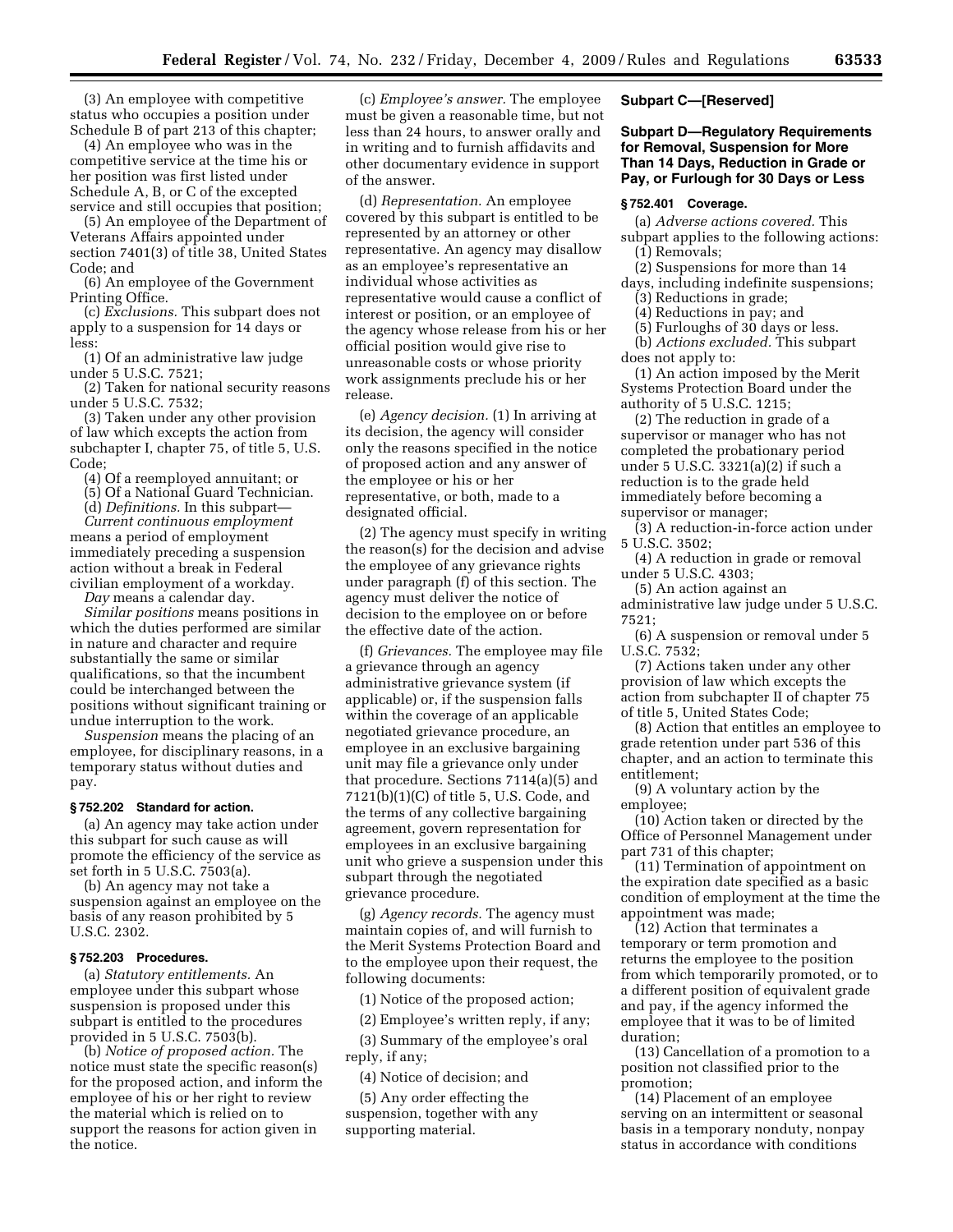established at the time of appointment; or

(15) Reduction of an employee's rate of basic pay from a rate that is contrary to law or regulation, including a reduction necessary to comply with the amendments made by Public Law 108– 411, regarding pay-setting under the General Schedule and Federal Wage System and regulations implementing those amendments.

(c) *Employees covered.* This subpart covers:

(1) A career or career conditional employee in the competitive service who is not serving a probationary or trial period;

(2) An employee in the competitive service who has completed 1 year of current continuous service under other than a temporary appointment limited to 1 year or less;

(3) An employee in the excepted service who is a preference eligible in an Executive agency as defined at section 105 of title 5, United States Code, the U.S. Postal Service, or the Postal Regulatory Commission and who has completed 1 year of current continuous service in the same or similar positions;

(4) A Postal Service employee covered by Public Law 100–90 who has completed 1 year of current continuous service in the same or similar positions and who is either a supervisory or management employee or an employee engaged in personnel work in other than a purely nonconfidential clerical capacity;

(5) An employee in the excepted service who is a nonpreference eligible in an Executive agency as defined at section 105 of title, 5, United States Code, and who has completed 2 years of current continuous service in the same or similar positions under other than a temporary appointment limited to 2 years or less;

(6) An employee with competitive status who occupies a position in Schedule B of part 213 of this chapter;

(7) An employee who was in the competitive service at the time his or her position was first listed under Schedule A, B, or C of the excepted service and who still occupies that position;

(8) An employee of the Department of Veterans Affairs appointed under section 7401(3) of title 38, United States Code; and

(9) An employee of the Government Printing Office.

(d) *Employees excluded.* This subpart does not apply to:

(1) An employee whose appointment is made by and with the advice and consent of the Senate;

(2) An employee whose position has been determined to be of a confidential, policy-determining, policy-making, or policy-advocating character by the President for a position that the President has excepted from the competitive service; the Office of Personnel Management for a position that the Office has excepted from the competitive service (Schedule C); or the President or the head of an agency for a position excepted from the competitive service by statute;

(3) A Presidential appointee;

(4) A reemployed annuitant;

(5) A technician in the National Guard described in section 8337(h)(1) of title 5, United States Code, who is employed under section 709(a) of title 32, United States Code;

(6) A Foreign Service member as described in section 103 of the Foreign Service Act of 1980;

(7) An employee of the Central Intelligence Agency or the Government Accountability Office;

(8) An employee of the Veterans Health Administration (Department of Veterans Affairs) in a position which has been excluded from the competitive service by or under a provision of title 38, United States Code, unless the employee was appointed to the position under section 7401(3) of title 38, United States Code;

(9) A nonpreference eligible employee with the U.S. Postal Service, the Postal Regulatory Commission, the Panama Canal Commission, the Tennessee Valley Authority, the Federal Bureau of Investigation, the National Security Agency, the Defense Intelligence Agency, or any other intelligence component of the Department of Defense (as defined in section 1614 of title 10, United States Code), or an intelligence activity of a military department covered under subchapter I of chapter 83 of title 10, United States Code;

(10) An employee described in section 5102(c)(11) of title 5, United States Code, who is an alien or noncitizen occupying a position outside the United States;

(11) A nonpreference eligible employee serving a probationary or trial period under an initial appointment in the excepted service pending conversion to the competitive service, unless he or she meets the requirements of paragraph (c)(5) of this section;

(12) An employee whose agency or position has been excluded from the appointing provisions of title 5, United States Code, by separate statutory authority in the absence of any provision to place the employee within the coverage of chapter 75 of title 5, United States Code; and

(13) An employee in the competitive service serving a probationary or trial period, unless he or she meets the requirements of paragraph (c)(2) of this section.

### **§ 752.402 Definitions.**

In this subpart—

*Current continuous employment*  means a period of employment or service immediately preceding an adverse action without a break in Federal civilian employment of a workday.

*Day* means a calendar day. *Furlough* means the placing of an employee in a temporary status without duties and pay because of lack of work or funds or other nondisciplinary reasons.

*Grade* means a level of classification under a position classification system.

*Indefinite suspension* means the placing of an employee in a temporary status without duties and pay pending investigation, inquiry, or further agency action. The indefinite suspension continues for an indeterminate period of time and ends with the occurrence of the pending conditions set forth in the notice of action which may include the completion of any subsequent administrative action.

*Pay* means the rate of basic pay fixed by law or administrative action for the position held by the employee, that is, the rate of pay before any deductions and exclusive of additional pay of any kind.

*Similar positions* means positions in which the duties performed are similar in nature and character and require substantially the same or similar qualifications, so that the incumbent could be interchanged between the positions without significant training or undue interruption to the work.

*Suspension* means the placing of an employee, for disciplinary reasons, in a temporary status without duties and pay for more than 14 days.

# **§ 752.403 Standard for action.**

(a) An agency may take an adverse action, including a performance-based adverse action or an indefinite suspension, under this subpart only for such cause as will promote the efficiency of the service.

(b) An agency may not take an adverse action against an employee on the basis of any reason prohibited by 5 U.S.C. 2302.

# **§ 752.404 Procedures.**

(a) *Statutory entitlements.* An employee against whom action is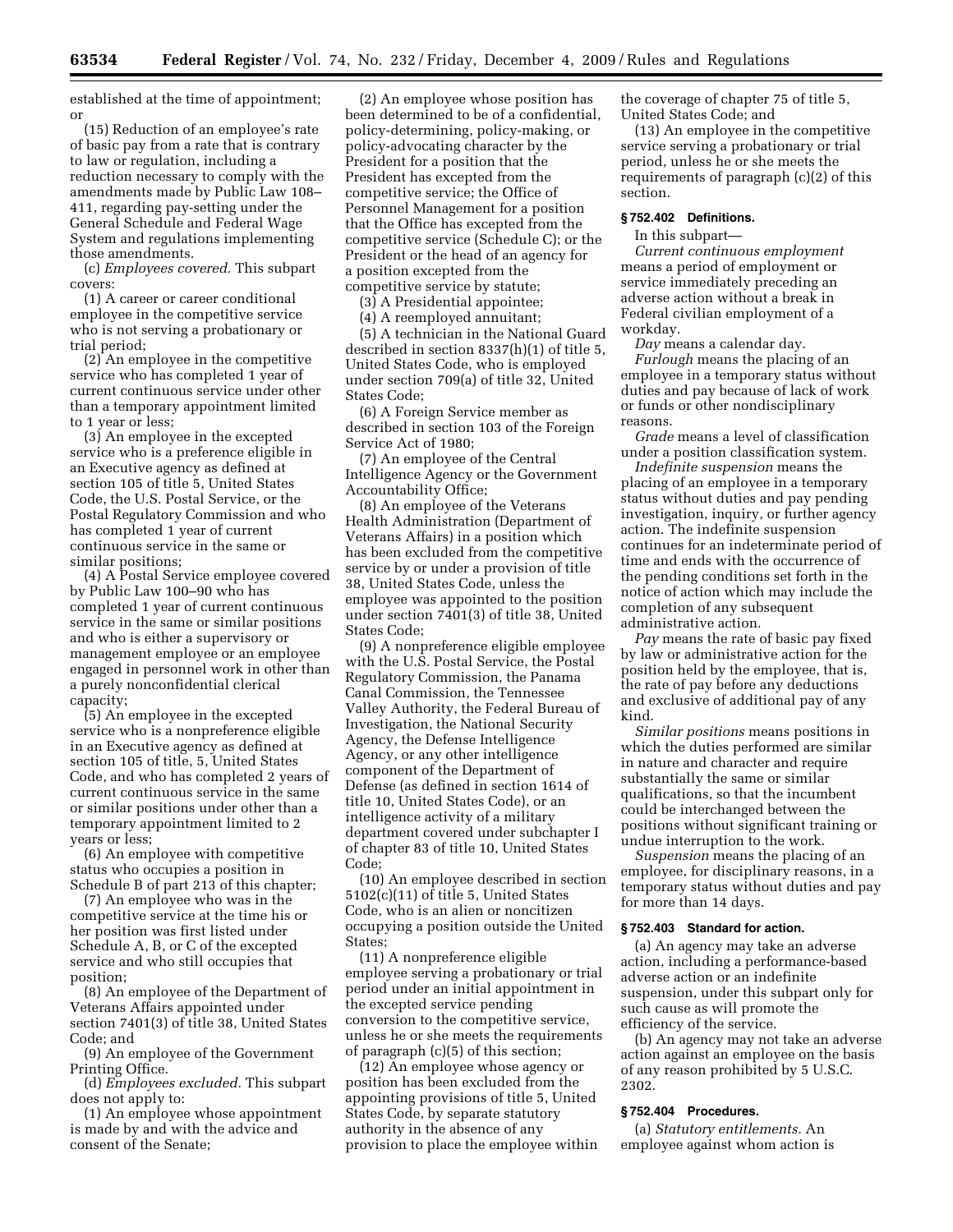proposed under this subpart is entitled to the procedures provided in 5 U.S.C. 7513(b).

(b) *Notice of proposed action.* (1) An employee against whom an action is proposed is entitled to at least 30 days' advance written notice unless there is an exception pursuant to paragraph (d) of this section. The notice must state the specific reason(s) for the proposed action, and inform the employee of his or her right to review the material which is relied on to support the reasons for action given in the notice.

(2) When some but not all employees in a given competitive level are being furloughed, the notice of proposed action must state the basis for selecting a particular employee for furlough, as well as the reasons for the furlough.

(3) Under ordinary circumstances, an employee whose removal or suspension, including indefinite suspension, has been proposed will remain in a duty status in his or her regular position during the advance notice period. In those rare circumstances where the agency determines that the employee's continued presence in the workplace during the notice period may pose a threat to the employee or others, result in loss of or damage to Government property, or otherwise jeopardize legitimate Government interests, the agency may elect one or a combination of the following alternatives:

(i) Assigning the employee to duties where he or she is no longer a threat to safety, the agency mission, or to Government property;

(ii) Allowing the employee to take leave, or carrying him or her in an appropriate leave status (annual, sick, leave without pay, or absence without leave) if the employee has absented himself or herself from the worksite without requesting leave;

(iii) Curtailing the notice period when the agency can invoke the provisions of paragraph (d)(1) of this section; or

(iv) Placing the employee in a paid, nonduty status for such time as is necessary to effect the action.

(c) *Employee's answer.* (1) An employee may answer orally and in writing except as provided in paragraph (c)(2) of this section. The agency must give the employee a reasonable amount of official time to review the material relied on to support its proposed action, to prepare an answer orally and in writing, and to secure affidavits, if the employee is in an active duty status. The agency may require the employee to furnish any answer to the proposed action, and affidavits and other documentary evidence in support of the answer, within such time as would be reasonable, but not less than 7 days.

(2) The agency will designate an official to hear the employee's oral answer who has authority either to make or recommend a final decision on the proposed adverse action. The right to answer orally in person does not include the right to a formal hearing with examination of witnesses unless the agency provides for such hearing in its regulations. Under 5 U.S.C. 7513(c), the agency may, in its regulations, provide a hearing in place of or in addition to the opportunity for written and oral answer.

(3) If the employee wishes the agency to consider any medical condition which may contribute to a conduct, performance, or leave problem, the employee must be given a reasonable time to furnish medical documentation (as defined in § 339.104 of this chapter) of the condition. Whenever possible, the employee will supply such documentation within the time limits allowed for an answer.

(d) *Exceptions.* (1) Section 7513(b) of title 5, U.S. Code, authorizes an exception to the 30 days' advance written notice when the agency has reasonable cause to believe that the employee has committed a crime for which a sentence of imprisonment may be imposed and is proposing a removal or suspension, including indefinite suspension. This notice exception is commonly referred to as the ''crime provision.'' This provision may be invoked even in the absence of judicial action.

(2) The advance written notice and opportunity to answer are not required for furlough without pay due to unforeseeable circumstances, such as sudden breakdowns in equipment, acts of God, or sudden emergencies requiring immediate curtailment of activities.

(e) *Representation.* Section 7513(b)(3) of title 5, U.S. Code, provides that an employee covered by this part is entitled to be represented by an attorney or other representative. An agency may disallow as an employee's representative an individual whose activities as representative would cause a conflict of interest or position, or an employee of the agency whose release from his or her official position would give rise to unreasonable costs or whose priority work assignments preclude his or her release.

(f) *Agency review of medical information.* When medical information is supplied by the employee pursuant to paragraph (c)(3) of this section, the agency may, if authorized, require a medical examination under the criteria of § 339.301 of this chapter, or otherwise, at its option, offer a medical examination in accordance with the

criteria of § 339.302 of this chapter. If the employee has the requisite years of service under the Civil Service Retirement System or the Federal Employees' Retirement System, the agency must provide information concerning disability retirement. The agency must be aware of the affirmative obligations of the provisions of 29 CFR 1614.203, which require reasonable accommodation of a qualified individual with a disability.

(g) *Agency decision.* (1) In arriving at its decision, the agency will consider only the reasons specified in the notice of proposed action and any answer of the employee or his or her representative, or both, made to a designated official and any medical documentation reviewed under paragraph (f) of this section.

(2) The notice must specify in writing the reasons for the decision and advise the employee of any appeal or grievance rights under § 752.405 of this part. The agency must deliver the notice of decision to the employee on or before the effective date of the action.

(h) *Applications for disability retirement.* Section 831.1204(e) of this chapter provides that an employee's application for disability retirement need not delay any other appropriate personnel action. Section 831.1205 and § 844.202 of this chapter set forth the basis under which an agency must file an application for disability retirement on behalf of an employee.

#### **§ 752.405 Appeal and grievance rights.**

(a) *Appeal rights.* Under the provisions of 5 U.S.C. 7513(d), an employee against whom an action is taken under this subpart is entitled to appeal to the Merit Systems Protection Board.

(b) *Grievance rights.* As provided at 5 U.S.C. 7121(e)(1), if a matter covered by this subpart falls within the coverage of an applicable negotiated grievance procedure, an employee may elect to file a grievance under that procedure or appeal to the Merit Systems Protection Board under 5 U.S.C. 7701, but not both. Sections 7114(a)(5) and 7121(b)(1)(C) of title 5, U.S. Code, and the terms of an applicable collective bargaining agreement, govern representation for employees in an exclusive bargaining unit who grieve a matter under this subpart through the negotiated grievance procedure.

#### **§ 752.406 Agency records.**

The agency must maintain copies of, and will furnish to the Merit Systems Protection Board and to the employee upon his or her request, the following documents: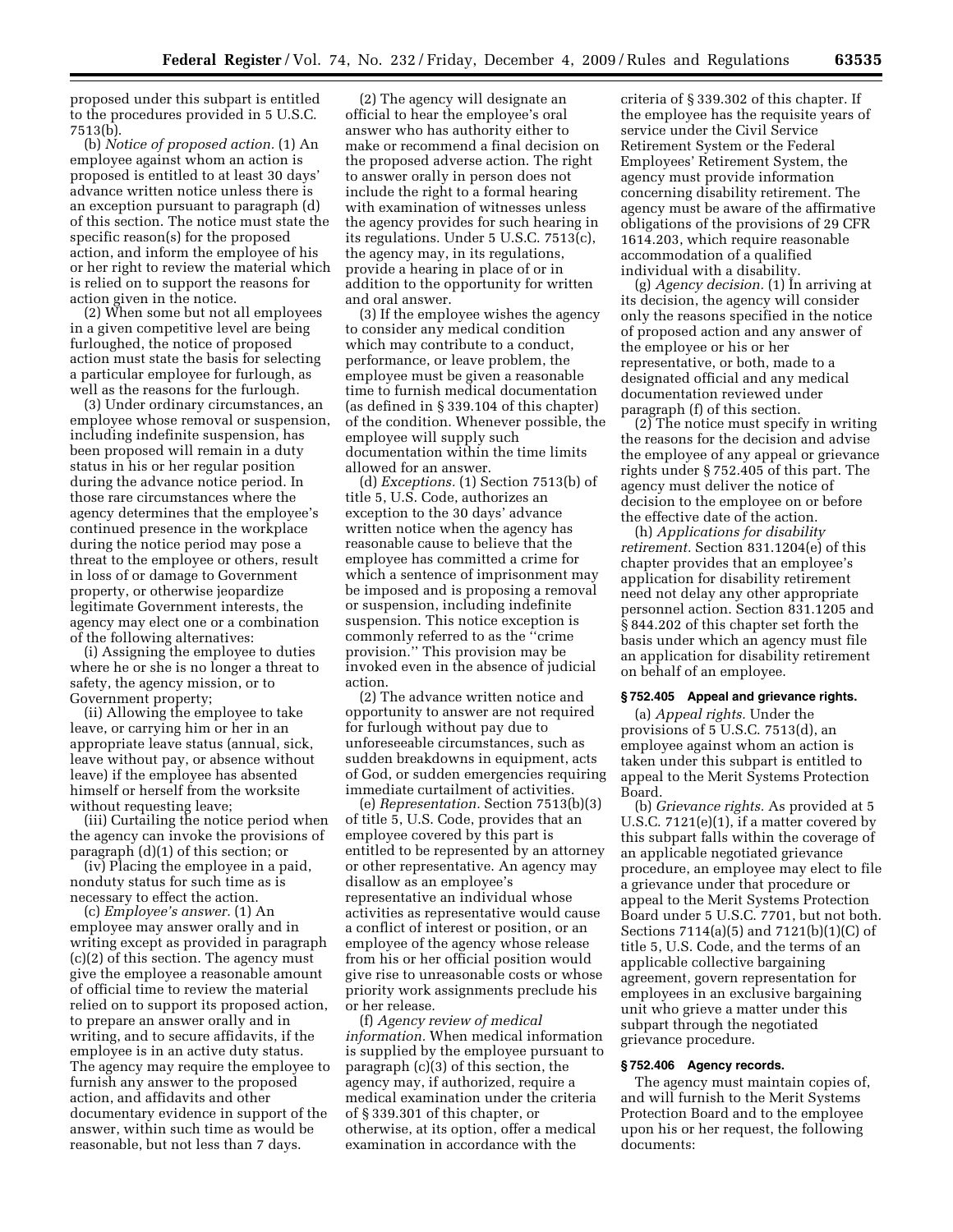(a) Notice of the proposed action;

(b) Employee's written reply, if any; (c) Summary of the employee's oral reply, if any;

(d) Notice of decision; and

(e) Any order effecting the action, together with any supporting material.

# **Subpart E—[Reserved]**

# **Subpart F—Regulatory Requirements for Taking Adverse Action Under the Senior Executive Service**

#### **§ 752.601 Coverage.**

(a) *Adverse actions covered.* This subpart applies to suspensions for more than 14 days and removals from the civil service as set forth in 5 U.S.C. 7542.

(b) *Actions excluded.* (1) An agency may not take a suspension action of 14 days or less.

(2) This subpart does not apply to actions taken under 5 U.S.C. 1215, 3592, 3595, or 7532.

(c) *Employees covered.* This subpart covers the following appointees:

(1) A career appointee—

(i) Who has completed the

probationary period in the Senior Executive Service;

(ii) Who is not required to serve a probationary period in the Senior Executive Service; or

(iii) Who was covered under 5 U.S.C. 7511 immediately before appointment to the Senior Executive Service.

(2) A limited term or limited

emergency appointee—

(i) Who received the limited appointment without a break in service in the same agency as the one in which the employee held a career or careerconditional appointment (or an appointment of equivalent tenure as determined by the Office of Personnel Management) in a permanent civil service position outside the Senior Executive Service; and

(ii) Who was covered under 5 U.S.C. 7511 immediately before appointment to the Senior Executive Service.

(d) *Employees excluded.* This subpart does not cover an appointee who is serving as a reemployed annuitant.

#### **§ 752.602 Definitions.**

In this subpart—

*Career appointee, limited term appointee,* and *limited emergency appointee* have the meaning given in 5 U.S.C. 3132(a).

*Day* means calendar day.

*Suspension* has the meaning given in 5 U.S.C. 7501(2).

#### **§ 752.603 Standard for action.**

(a) An agency may take an adverse action under this subpart only for

reasons of misconduct, neglect of duty, malfeasance, or failure to accept a directed reassignment or to accompany a position in a transfer of function.

(b) An agency may not take an adverse action under this subpart on the basis of any reason prohibited by 5 U.S.C. 2302.

#### **§ 752.604 Procedures.**

(a) *Statutory entitlements.* An appointee against whom action is proposed under this subpart is entitled to the procedures provided in 5 U.S.C. 7543(b).

(b) *Notice of proposed action.* (1) An appointee against whom an action is proposed is entitled to at least 30 days' advance written notice unless there is an exception pursuant to paragraph (d) of this section. The notice must state the specific reason(s) for the proposed action, and inform the appointee of his or her right to review the material that is relied on to support the reasons for action given in the notice.

(2) Under ordinary circumstances, an appointee whose removal has been proposed will remain in a duty status in his or her regular position during the advance notice period. In those rare circumstances where the agency determines that the appointee's continued presence in the work place during the notice period may pose a threat to the appointee or others, result in loss of or damage to Government property, or otherwise jeopardize legitimate Government interests, the agency may elect one or a combination of the following alternatives:

(i) Assigning the appointee to duties where he or she is no longer a threat to safety, the agency mission, or Government property;

(ii) Allowing the appointee to take leave, or carrying him or her in an appropriate leave status (annual, sick, leave without pay, or absence without leave) if the appointee has absented himself or herself from the worksite without requesting leave;

(iii) Curtailing the notice period when the agency can invoke the provisions of paragraph (d) of this section; or

(iv) Placing the appointee in a paid, nonduty status for such time as is necessary to effect the action.

(c) *Appointee's answer.* (1) The appointee may answer orally and in writing except as provided in paragraph (c)(2) of this section. The agency must give the appointee a reasonable amount of official time to review the material relied on to support its proposed action, to prepare an answer orally and in writing, and to secure affidavits, if the appointee is in an active duty status. The agency may require the appointee to furnish any answer to the proposed

action, and affidavits and other documentary evidence in support of the answer, within such time as would be reasonable, but not less than 7 days.

(2) The agency will designate an official to hear the appointee's oral answer who has authority either to make or to recommend a final decision on the proposed adverse action. The right to answer orally in person does not include the right to a formal hearing with examination of witnesses unless the agency provides for such hearing in its regulations. Under 5 U.S.C. 7543(c), the agency may in its regulations provide a hearing in place of or in addition to the opportunity for written and oral answer.

(3) If the appointee wishes the agency to consider any medical condition that may have affected the basis for the adverse action, the appointee must be given reasonable time to furnish medical documentation (as defined in § 339.104 of this chapter) of the condition. Whenever possible, the appointee will supply such documentation within the time limits allowed for an answer.

(d) *Exception.* Section 7543(b)(1) of title 5, U.S. Code, authorizes an exception to the 30 days' advance written notice when the agency has reasonable cause to believe that the appointee has committed a crime for which a sentence of imprisonment may be imposed and is proposing a removal or suspension. This notice exception is commonly referred to as the ''crime provision.'' This provision may be invoked even in the absence of judicial action.

(e) *Representation.* Section 7543(b)(3) of title 5, U.S. Code, provides that an appointee covered by this part is entitled to be represented by an attorney or other representative. An agency may disallow as an appointee's representative an individual whose activities as representative would cause a conflict of interest or position, or an employee of the agency whose release from his or her official position would give rise to unreasonable costs or whose priority work assignments preclude his or her release.

(f) *Agency review of medical information.* When medical information is supplied by the appointee pursuant to paragraph (c)(3) of this section, the agency may, if authorized, require a medical examination under the criteria of § 339.301 of this chapter, or otherwise, at its option, offer a medical examination in accordance with the criteria of § 339.302 of this chapter. If the appointee has the requisite years of service under the Civil Service Retirement System or the Federal